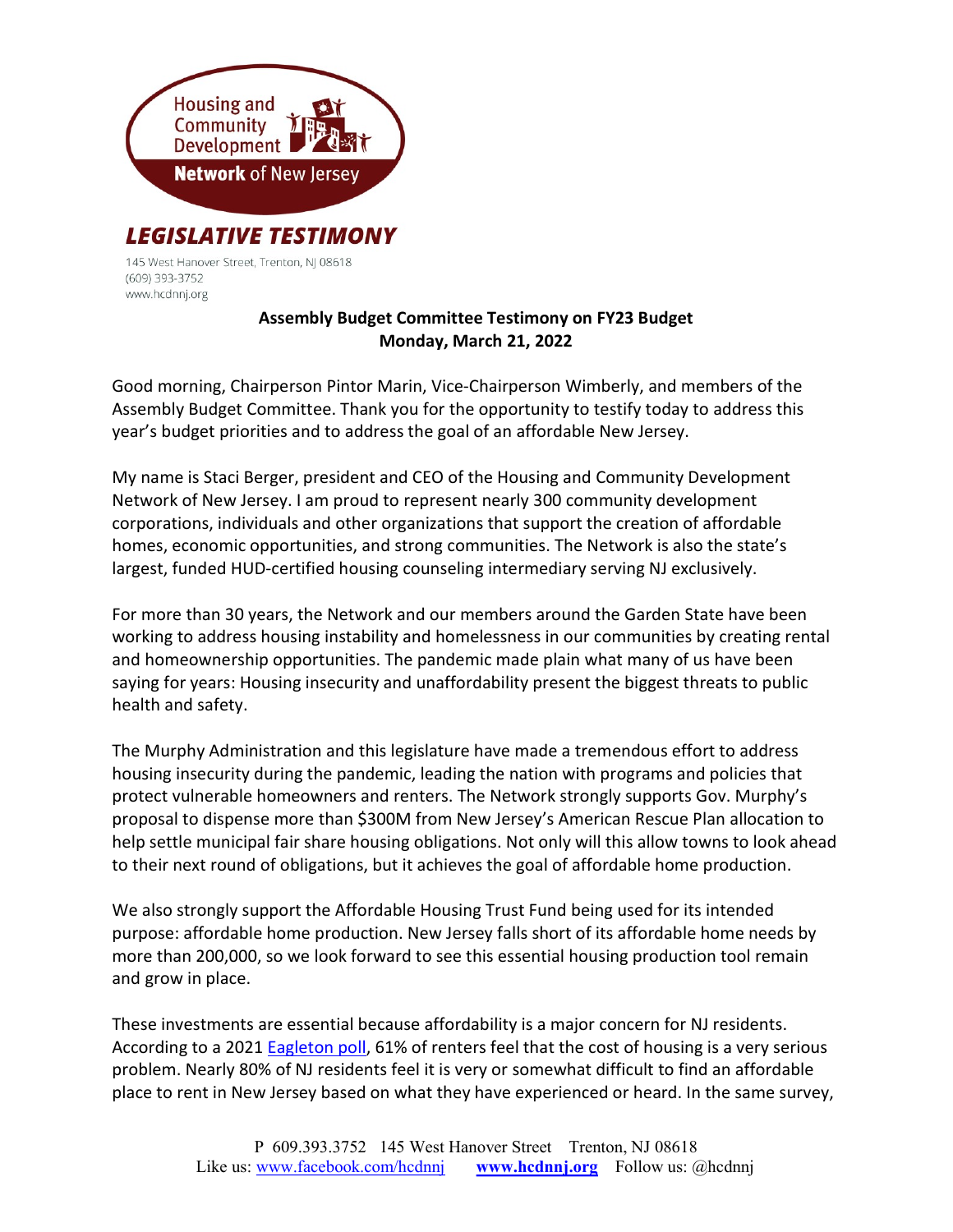voters wanted the state to take two steps to help address this crisis: increase rental assistance and adopt limits on rent increases.

NJ residents feel this way because of the facts: Affordable, safe homes are out of reach for too many residents. The Network and our national partner, the National Low Income Housing Coalition, release the annual Out of Reach report, which documents the housing wage and details what it costs for working people to actually afford an apartment at Fair Market Rent (FMR). This report consistently places New Jersey in the top five or six most unaffordable places in the country every year. Why? Because New Jersey's housing market remains out of balance. Our state's 2021 housing wage, or what a household has to earn to work full time and afford a two-bedroom rental home, is \$31.96/per hour, far more than the state's average hourly wage of \$19.38 and even further above our progressive minimum wage. New Jersey's average fair market two-bedroom rental is \$1,662, so a family must earn \$66,468 annually in order to afford rent. A minimum wage worker must work 107 hours per week, year-round to be able to afford this home. These are just impossible numbers in the best of times, let alone during a time of public health and economic crisis.

You have recognized and acted on these data. Thanks to you and Gov. Murphy, New Jersey adopted some of the best pandemic-related tenant protections in the nation, but they do not address the core problem that has been and remains the most stubborn issue: the FMR is too damn high.

But here's the good news: We have a chance to make transformational, once-in-a-lifetime investments that create housing stability and affordability, which has been a stated hallmark of our leadership in this new legislative session. To assist in achieving that goal, we have submitted to the Governor a plan to  $House$ , the name of our federal and state-level campaign to support historic, essential housing investments, by using \$975 million in ARP funds, as well as existing state resources. On the federal level we must ensure that any reconciliation bill includes deep investments in affordable home production, rental assistance, and public housing, and we ask you to join Sen. Nellie Pou and Asw. Britnee Timberlake in co-sponsoring a resolution calling on Congress to make those investments.

On the state level, HouseNJ calls on the legislature to preserve and grow the Affordable Housing Trust Fund, increase funding for the Neighborhood Revitalization Tax Credit, expand rental assistance, and close the racial wealth gap and create generational wealth by funding first-generation homeownership programs, especially for Black and Brown residents.

Homeownership is the single largest mechanism by which families create and maintain wealth. Now, in 2022, we have an unprecedented opportunity to help mitigate and undo systemic and institutional racism, which prevents Black and Brown families from achieving homeownership and safe, affordable rental housing.

The housing affordability crisis in New Jersey and around the country has been decades in the making. We won't fix it overnight, but we can start today. There are proven solutions that can